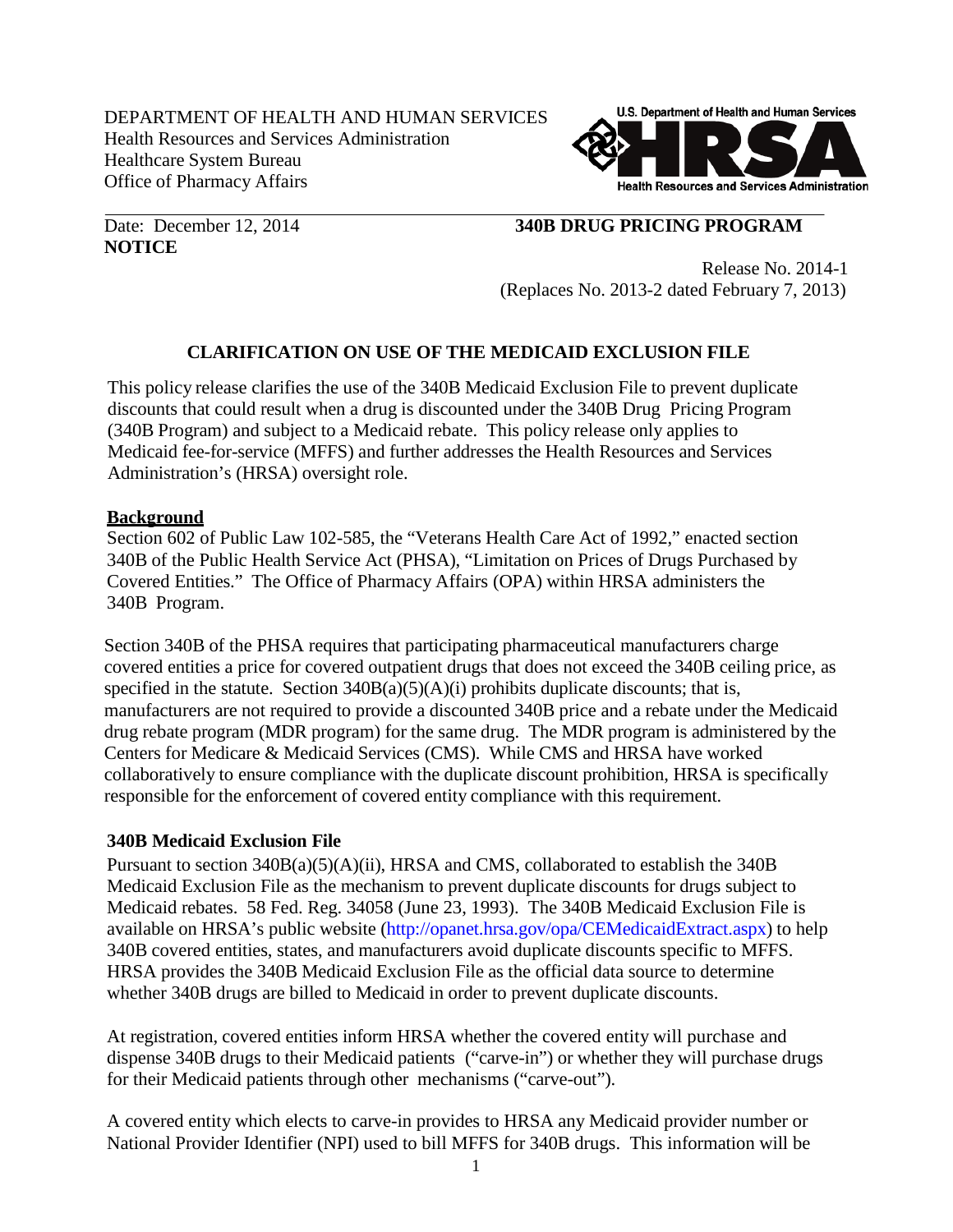reflected on the 340B Medicaid Exclusion File to notify states and manufacturers that drugs purchased under that Medicaid provider number or NPI are not eligible for a Medicaid rebate. If a covered entity houses many different clinics, only some of which are 340B-eligible, and wants to carve-in, it must obtain a separate Medicaid provider number for the eligible clinics that use 340B drugs when billing Medicaid. For those states which cannot generate additional Medicaid provider numbers for entities, an alternative arrangement with the respective state to accomplish this objective would be needed. If a covered entity decides to carve-out, entirely or for a particular Medicaid provider number or NPI, the covered entity does not submit its Medicaid billing number or NPI to HRSA, and that Medicaid provider number or NPI will not be listed on the 340B Medicaid Exclusion File.

Participating covered entities can change their Medicaid billing status by using an online change request form [\(http://opanet.hrsa.gov/opa/CRPublicSearch.aspx\)](http://opanet.hrsa.gov/opa/CRPublicSearch.aspx). Such changes will be effective at the start of the following quarter.

Covered entities that utilize contract pharmacy arrangements are expected to ensure compliance with all the requirements in the Final Notice regarding Contract Pharmacy Services published at 75 Fed. Reg. 10272 (Mar. 5, 2010). Under those guidelines, contract pharmacies are prohibited from using 340B drugs to dispense Medicaid prescriptions and must carve-out unless the covered entity, the contract pharmacy, and the State Medicaid agency have established an arrangement to prevent duplicate discounts. The covered entity must report any such arrangement to HRSA.

#### **HRSA Oversight and Covered Entity Compliance**

Covered entities attest to the accuracy of their information on the 340B Medicaid Exclusion File during annual recertification. Covered entity billing information must be accurate, auditable, and transparent at all times to ensure the integrity of the 340B Medicaid Exclusion File and to prevent duplicate discounts. HRSA's role in overseeing the duplicate discount prohibition is ensuring that covered entities have accurately reflected their Medicaid billing practices on the 340B Medicaid Exclusion File.

HRSA and manufacturer 340B Program audits may review covered entity compliance with the duplicate discount prohibition. If a HRSA audit reveals that a covered entity's information on the 340B Medicaid Exclusion File does not reflect actual billing practices, the covered entity could be found in violation of the duplicate discount prohibition and may be required to repay manufacturers in an amount equal to the reduction in the price of the drug. Through the corrective action process, HRSA will direct covered entities to work with States and manufacturers to determine whether a duplicate discount occurred as a result of the incorrect 340B Medicaid Exclusion File listing. HRSA will not contact the State to determine if a duplicate discount occurred. In the event that a covered entity that is listed on the 340B Medicaid Exclusion File as using 340B drugs for MFFS patients, but is unable to use a 340B drug in a particular instance, it must have a mechanism in place to notify the state Medicaid agency. States should work with CMS regarding their role in the prevention of duplicate discounts.

All covered entities are expected to have written policies and procedures pertaining to the prevention of duplicate discounts, and ensure their database listing is consistent with actual practice. While Medicaid drug rebates were previously limited to MFFS drugs, section 2501(c) of the Patient Protection and Affordable Care Act (Public Law 111-148) amended the Social Security Act (SSA), extending Medicaid drug rebate eligibility to certain Medicaid managed care covered outpatient drugs, effective March 23, 2010. Section 2501(c) further amended the SSA to